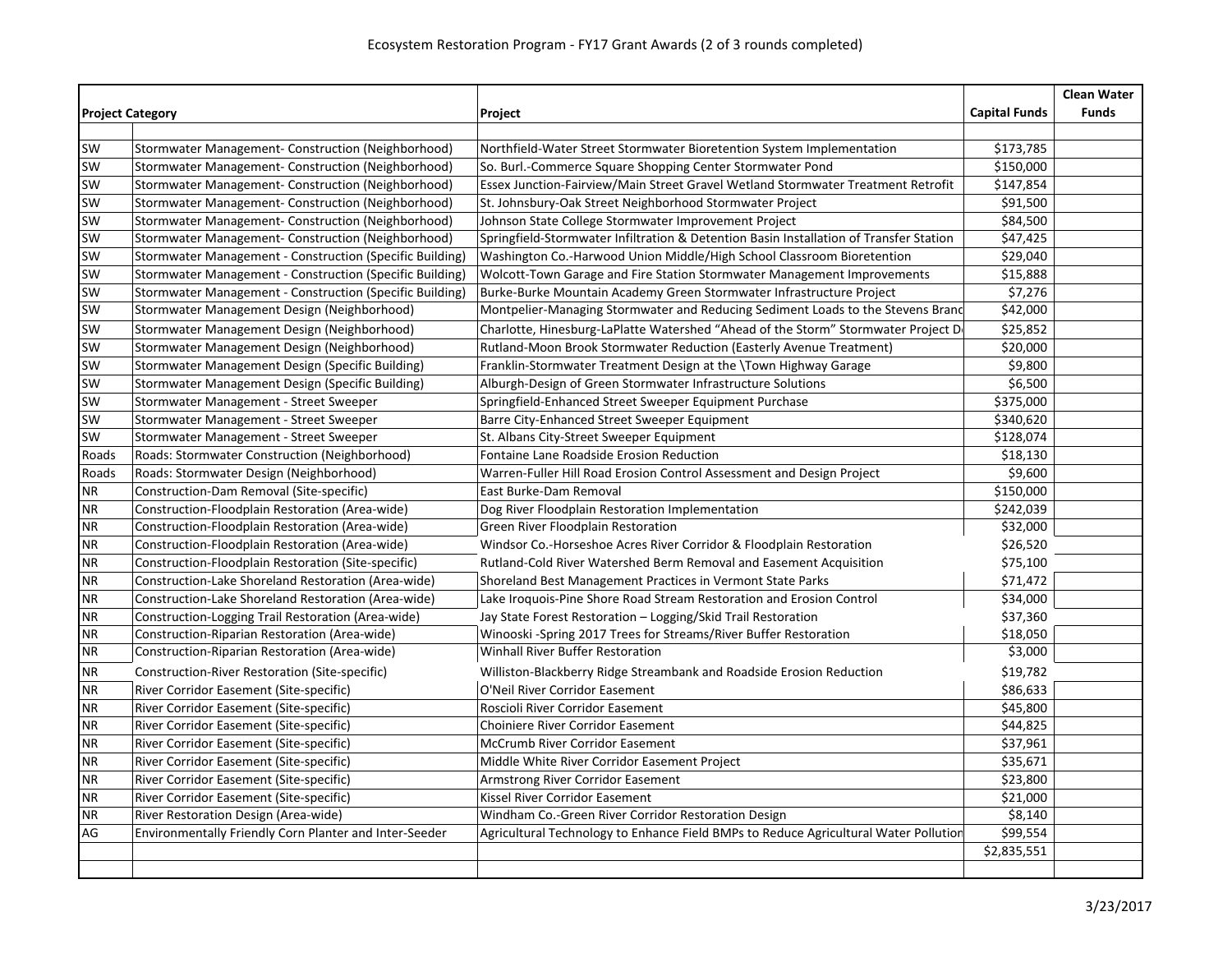|                         |                                                       |                                                                                |                      | <b>Clean Water</b> |
|-------------------------|-------------------------------------------------------|--------------------------------------------------------------------------------|----------------------|--------------------|
| <b>Project Category</b> |                                                       | Project                                                                        | <b>Capital Funds</b> | <b>Funds</b>       |
|                         |                                                       |                                                                                |                      |                    |
|                         |                                                       |                                                                                |                      |                    |
| <b>SW</b>               | Stormwater Management- Construction (Neighborhood)    | Shelburne-Brook Lane Stormwater Mitigation Project                             |                      | \$12,395           |
| SW                      | Stormwater Management- Construction (Neighborhood)    | Shelburne-Shelburne Road Stormwater Gravel Wetland Construction                |                      | \$219,200          |
| SW                      | Stormwater Management- Construction (Neighborhood)    | Poultney-York Street Stormwater Treatment Construction                         |                      | \$420,000          |
| SW                      | Stormwater Management- Construction (Neighborhood)    | Barre City-Park-Winter Meadow Neighborhood Stormwater Reduction Projects       |                      | \$36,978           |
| SW                      | Stormwater Management Design (Neighborhood)           | So. Burl.-Kennedy Drive Stormwater Pond Engineering Design                     |                      | \$20,000           |
| SW                      | Stormwater Management Design (Neighborhood)           | North Branch of the Winooski Stormwater Treatment                              |                      | \$3,000            |
| sw                      | Stormwater Management Design (Neighborhood)           | Washington Co.-Stormwater Controls at Mad River Watershed Elementary Schools   |                      | \$18,685           |
| SW                      | <b>Street Sweeper</b>                                 | Barre City-Vacuum Sweeper Equipment                                            |                      | \$260,750          |
| SW                      | Stormwater Master Plan                                | Sandgate-Stormwater Master Plan                                                |                      | \$24,000           |
| sw                      | <b>Stormwater Master Plan</b>                         | Sunderland-Stormwater Master Plan                                              |                      | \$24,000           |
| SW                      | Stormwater Master Plan                                | Caledonia Co.-Dishmill Brook Stormwater Master Plan                            |                      | \$40,970           |
| SW                      | Stormwater Master Plan                                | Richmond-Stormwater Master Plan and Project Development                        |                      | \$39,086           |
| SW                      | Stormwater Master Plan                                | Underhill-Stormwater Master Plan                                               |                      | \$16,105           |
| SW                      | <b>Stormwater Master Plan</b>                         | Hyde Park, Morristown-Stormwater Master Plan                                   |                      | \$30,000           |
| sw                      | Stormwater Master Plan                                | Brewster River Project Development Plan                                        |                      | \$21,250           |
| <b>SW</b>               | Stormwater Master Plan                                | Randolph-Stormwater Master Plan and Preliminary Site Feasibility Analysis      |                      | \$19,130           |
| <b>SW</b>               | <b>Stormwater Master Plan</b>                         | Brandon-Stormwater Master Plan                                                 |                      | \$30,000           |
| SW                      | <b>Stormwater Master Plan</b>                         | Washington Co.-Mad River, Kingsbury Branch Stormwater Master Planning          |                      | \$140,530          |
| SW                      | Roadside Erosion Abatement-Hydro-Seeder               | Lamoille Co.-Regional Municipal Hydroseeder Equipment Program                  |                      | \$115,100          |
| <b>SW</b>               | Roadside Erosion Abatement-Hydro-Seeder               | Northfield-Hydro Seeder Equipment Purchase                                     |                      | \$6,628            |
| <b>SW</b>               | Roadside Erosion Abatement-Mulcher                    | Bennington-Bedding Mulcher                                                     |                      | \$5,107            |
| SW                      | <b>Construction Work Crew</b>                         | Orleans Co.-NorthWoods Conservation Corps - Watershed Crew 2017                |                      | \$125,240          |
| SW                      | <b>Construction Work Crew</b>                         | Vermont Youth Conservation Corps (VYCC) Work Crew Project                      |                      | \$189,399          |
| Roads                   | Roads: Stormwater Construction (Neighborhood)         | Franklin Co.-Reducing Erosion from Culverts in the Franklin Watershed          |                      | \$8,500            |
| Roads                   | Roads: Erosion Risk Inventory                         | Stormwater Project Scoping on Lake Carmi Private Camp Roads                    |                      | \$4,000            |
| <b>NR</b>               | Construction-Dam Removal (Site-specific)              | West Windsor Dam Removal                                                       |                      | \$19,040           |
| <b>NR</b>               | Construction-Floodplain Restoration (Area-wide)       | Barre City-Gunners Brook Floodplain Restoration                                |                      | \$100,000          |
| <b>NR</b>               | Construction-Floodplain Restoration (Site-specific)   | Whetstone Brook Floodplain Restoration                                         |                      | \$84,400           |
| <b>NR</b>               | Construction-Gully Stabilization (Site-specific)      | Gully Stabilization to Reduce Erosion into Mill Brook                          |                      | \$18,600           |
| <b>NR</b>               | Construction-Gully Stabilization (Site-specific)      | Deer Brook Gully Restoration                                                   |                      | \$86,700           |
| <b>NR</b>               | <b>Construction-River Restoration (Site-specific)</b> | Coolidge State Forest Instream Culvert Removal                                 |                      | \$4,060            |
| <b>NR</b>               | River Corridor Easement (Site-specific)               | Upper White River Corridor Restoration & Easement                              |                      | \$52,855           |
| <b>NR</b>               | River Corridor Easement (Site-specific)               | Barup Farm River Corridor Easement                                             |                      | \$46,494           |
| <b>NR</b>               | River Corridor Easement (Site-specific)               | Chapman Farm River Corridor Easement                                           |                      | \$40,327           |
| <b>NR</b>               | River Corridor Easement (Site-specific)               | Wortman River Corridor Easement                                                |                      | \$39,692           |
| <b>NR</b>               | River Corridor Easement (Site-specific)               | Middle White River Corridor Restoration & Easement                             |                      | \$70,391           |
| <b>NR</b>               | River Corridor Easement Inventory (Area-wide)         | Ayers Brook River Corridor Conservation Easement Landowner Outreach            |                      | \$11,259           |
| <b>NR</b>               | River Corridor Easement Inventory (Area-wide)         | Thatcher Brook River Corridor Easement Scoping                                 |                      | \$5,750            |
| <b>NR</b>               | River Corridor Easement Inventory (Area-wide)         | <b>Green River Corridor Easement Scoping</b>                                   |                      | \$2,000            |
| <b>NR</b>               | River Corridor Easement Inventory (Area-wide)         | Saxtons River: Howe, Willie, and Stiles Brooks River Corridor Easement Scoping |                      | \$2,000            |
| <b>NR</b>               | River Corridor Easement Inventory (Area-wide)         | <b>Williams River Corridor Easement Scoping</b>                                |                      | \$6,300            |